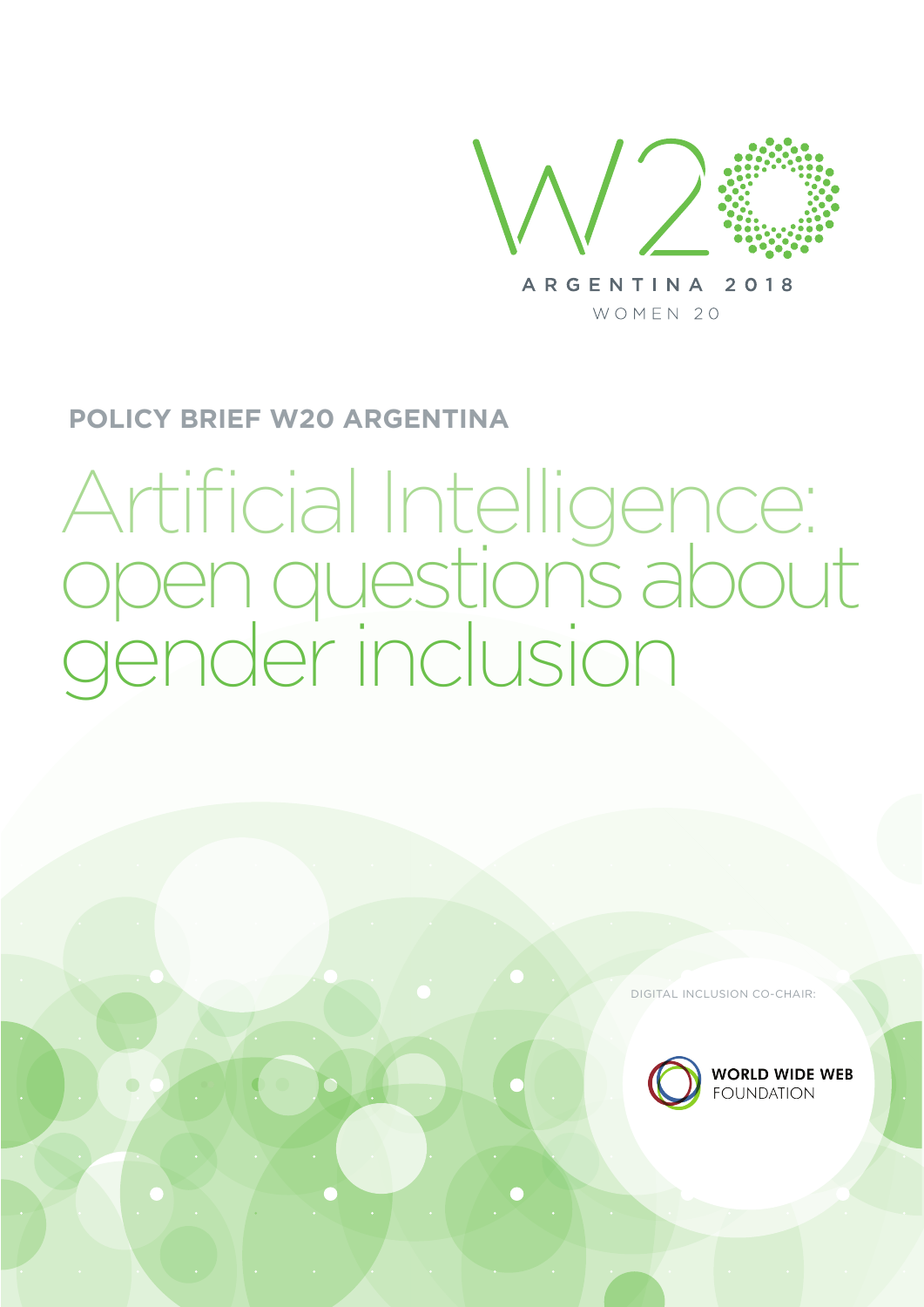#### **AUTHORS**

Renata Avila | renata.avila@webfoundation.org Ana Brandusescu | ana.brandusescu@webfoundation.org Juan Ortiz Freuler | juan.ortiz@webfoundation.org Dhanaraj Thakur | dhanaraj.thakur@webfoundation.org



## **Abstract**

**+** Artificial intelligence (AI) is shaping gender relations, creating new challenges and opportunities for women. For their personal development and professional growth to be fully integrated, more women need to participate in the design, implementation, evaluation and debate on ethics and norms of the next generation of machine learning and AI-powered technologies. Only the meaningful inclusion of women at all stages will result in policies and technologies that make digital equality a reality. The AI world is almost entirely dominated by men. We need them to be allies and proactively act to make AI better for all.

## **CHALLENGE**

The challenges of artificial intelligence (hereinafter, AI) related to gender are multi-layered.

**+** The first layer is its design. Women need to have an active role in shaping the next generation of technologies, so stereotypes are not reproduced and diversity is considered.

**+** The second layer is related to the deployment of such technologies and the direct social economic and political impact AI will have to reduce or exacerbate gender equality.

**+** The third layer relates to collateral effects of the digitisation strategies on the future of work and advancement opportunities for women.

Machine learning and AI systems offer opportunities options to fix the bias and build more gender inclusive societies. Countries lacking key quality data will be unable to make evidence-based policies and, in turn, will fail to adopt measures not only to mitigate potentially harmful effects, but also to enhance and take advantage of these corrective opportunities.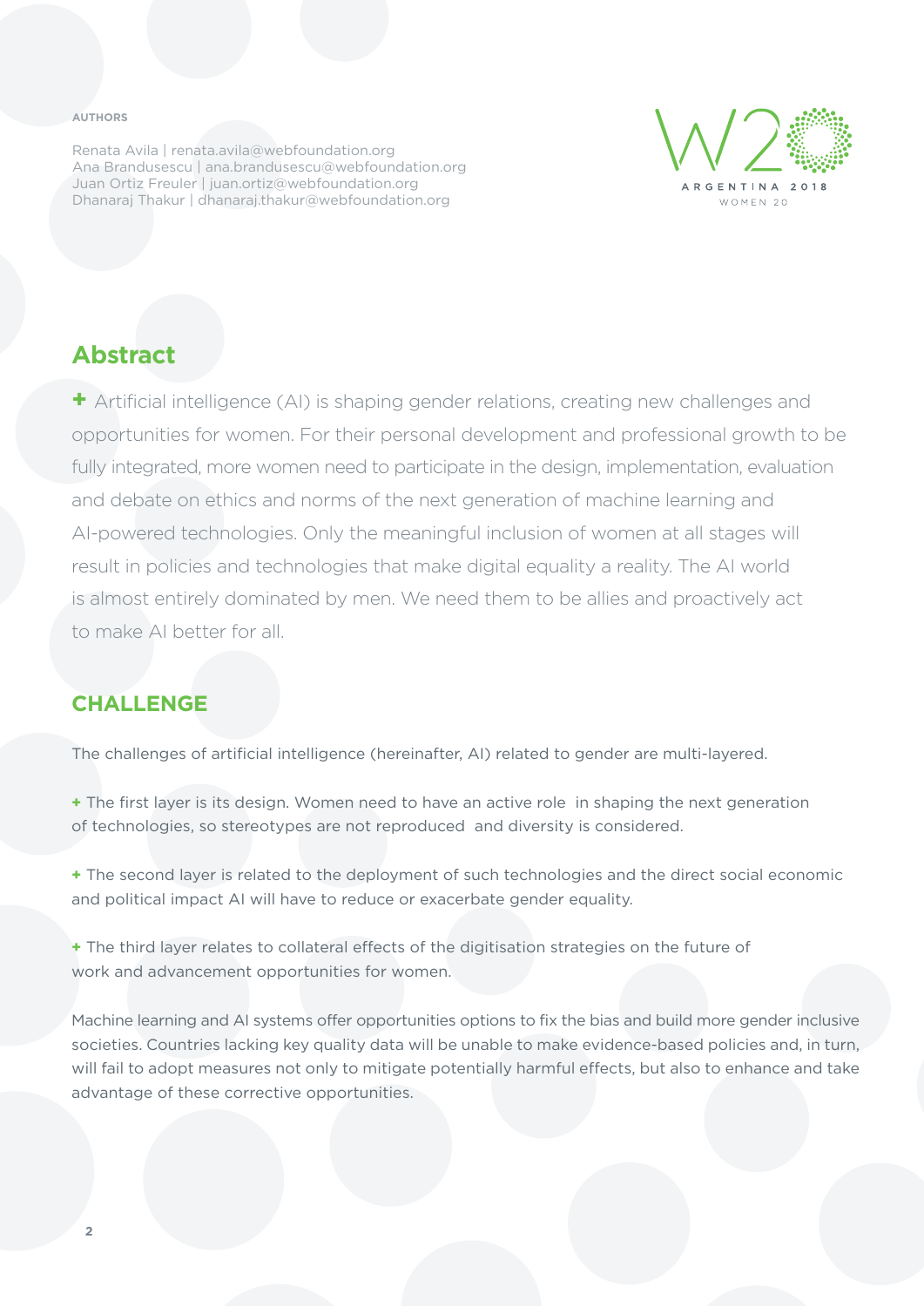

## **PROPOSAL 1**

## **Countries need to take proactive steps towards the inclusion of women in the coding and the design of machine learning and AI technologies**

The low involvement and marginal inclusion of women in the coding and design of AI and machine learning technologies is leading to a variety of problems, including the replication of stereotypes, such as the submissive role of voice-powered virtual assistants, overwhelmingly represented by women. As experts Saran and Mishra point out, AI is replicating the same conceptions of gender roles that are being removed from the real world.

#### WE RECOMMEND THAT:

**+** G20 governments, in close collaboration with the Education Ministries, Universities and the private sector, take proactive steps towards the inclusion of more women in the workforce that design AI systems.

- **+** G20 governments require companies to proactively disclose the gender balance of their design teams.
- **+** G20 governments require recipients of research grants to disclose the gender balance of the applying research teams.

**+** G20 governments engage in better, more inclusive data collection processes that focus not only on quantity but also on the quality of datasets, which are not being collected at the expense of marginalised groups (e.g. sometimes data deserts are better off as data deserts -- data collected by governments could end up being used against marginalised groups)

**+** G20 government's engaged in policy making around AI should ensure that these decision-making spaces are adequately gender balanced and/or these groups are aware of the reasons behind the significant gender inequalities facing the sector.

**+** G20 governments should collaborate with industry and other partners to fund women-owned technology firms working in AI, and to incentivize other firms to have more diverse staff at all levels.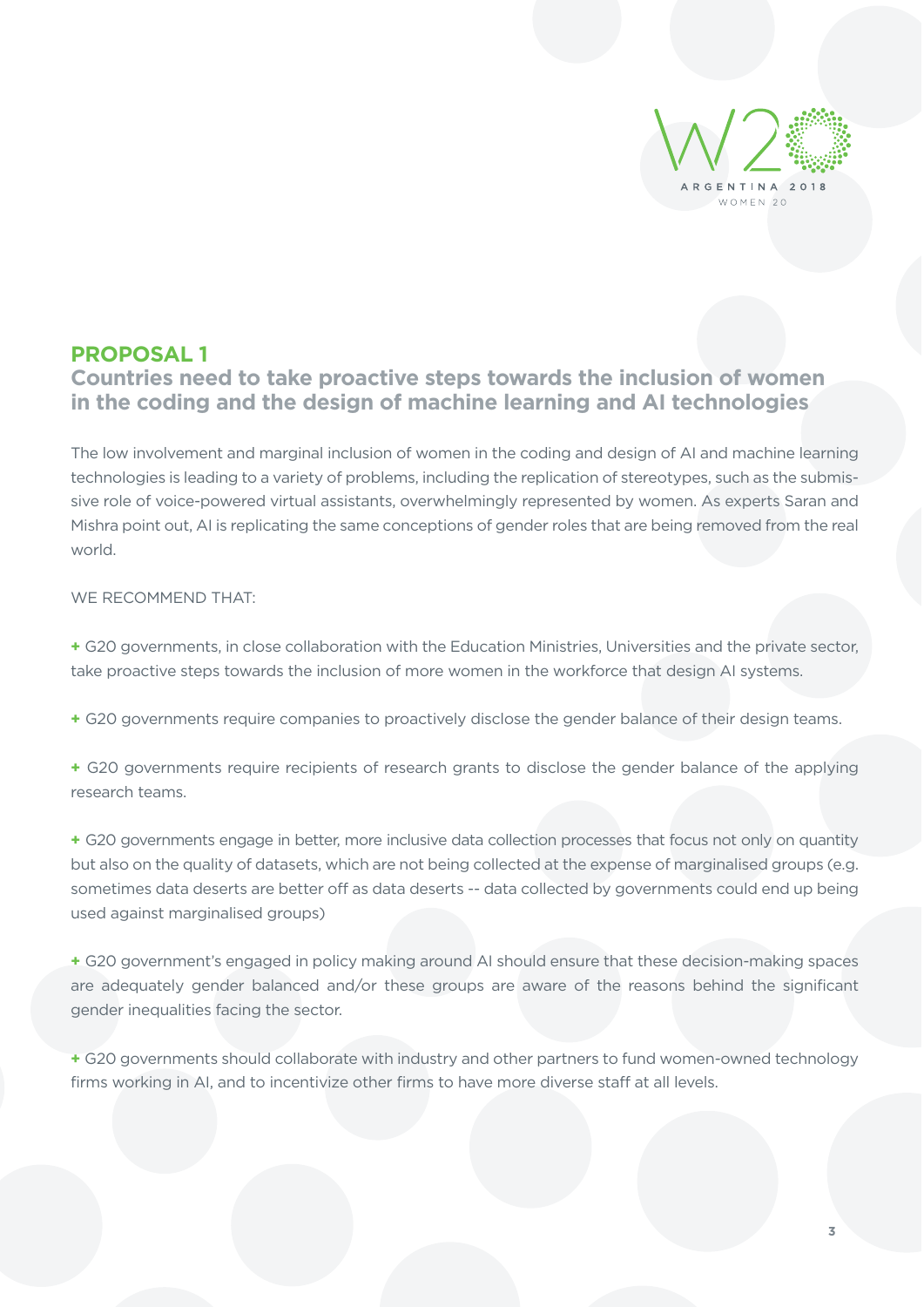

## **PROPOSAL 2**

**States need to implement industry guidelines to protect women from discriminatory algorithms and embrace openness and transparency for AI** 

AI systems are only as good as the data they rely on during the training phase. Structural inequality (including gender inequality) means that the world is full of biased datasets that reinforce such inequality. Building AI on these biased datasets encourages the systems to learn the values embedded in them, and further cement the patterns of exclusion and discrimination, including racial discrimination currently present in the world. The closed nature of AI systems impedes its comprehensive audit.

From recruitment systems, powered by machine learning, that might exclude the profile of women who the system predicts will become mothers soon, to systems that will advertise jobs with a lower payment to women , AI poses unprecedented threats to the progress towards gender equality if no corrective measures are adopted. A study from the University of Washington showed how machine learning amplified gender bias by associating, for example, women with kitchen appliances.

How can society fight misogyny, sexism and discrimination if the systems are fed with sexist data, and their algorithms are impossible to audit? Proactive steps can lead to the reduction of gender gaps assisted by machine learning and AI, for instance embracing algorithm affirmative actions that will ensure that the barriers that generally exclude women are removed from recruitment systems. Governments need to start auditing the systems to verify that women are not deliberately excluded from jobs or other opportunities for reasons related to their age, marital status, or motherhood plans.

#### WE RECOMMEND:

**+** G20 countries to embrace regulation promoting transparency in machine learning and AI-powered systems that can meaningfully affect people's lives. This should include reliance on open data and open AI whenever government relies on these technologies for service provision. These requirements can be included in government procurement guidelines for AI systems that support the delivery of public services.

**+** G20 countries to actively produce needed government open gender disaggregated datasets, so the machine learning systems can improve their performance. Open data can help us to better understand sources of bias in AI systems.

**+** G20 countries explore the adoption of algorithmic equitable actions to correct real life biases and barriers that prevent women from achieving full participation and equal enjoyment of rights.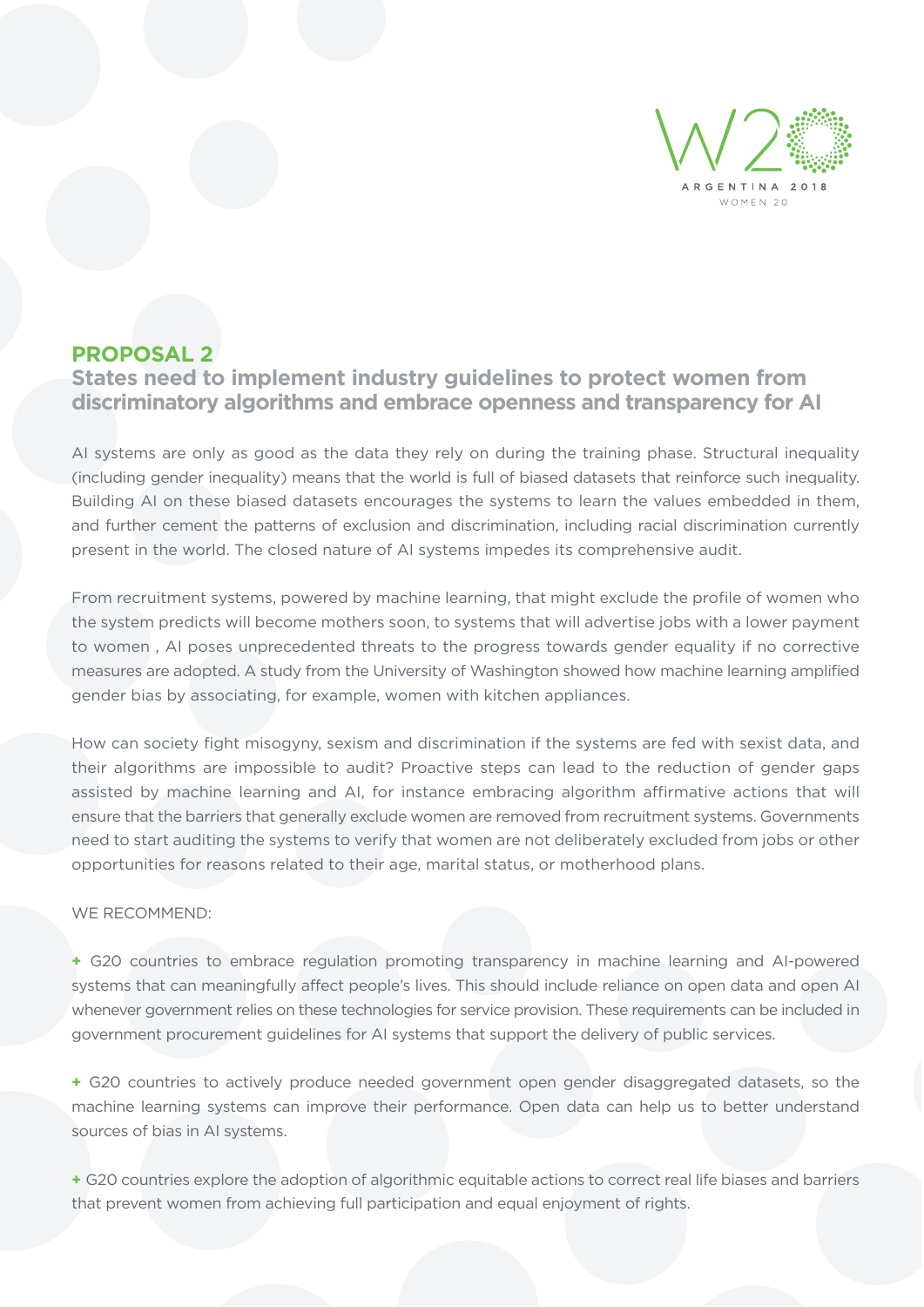

## **PROPOSAL 3**

**\_\_\_\_\_**

## **Countries must assess the economic, political and social effects of AI and machine learning technologies on the lives of women**

The impact of AI and machine learning technologies is still uncertain. Yet, if its potential for social benefit is to be harnessed, solutions need to be designed to actively reduce gender inequality and increase the opportunities for women and girls.

There is a lack of research in G20 economies on the impact of AI and machine learning on precarious jobs, especially those of women. The interim measures regarding AI enhanced technologies to avoid severe disruptions in the economy and the societal effects on women are yet to be determined, and they will vary from country to country.

Better data and more debate is urgently needed to understand the potential disruptions for the economy in general and women in particular if protections are to be set into motion.

WE THEREFORE RECOMMEND THAT:

**+** G20 countries carry out country level assessments to understand the economic, social and political impacts of algorithmic decisions and AI on women.

**+** G20 countries create a common research fund to explore the impacts of AI and machine learning on women and women.